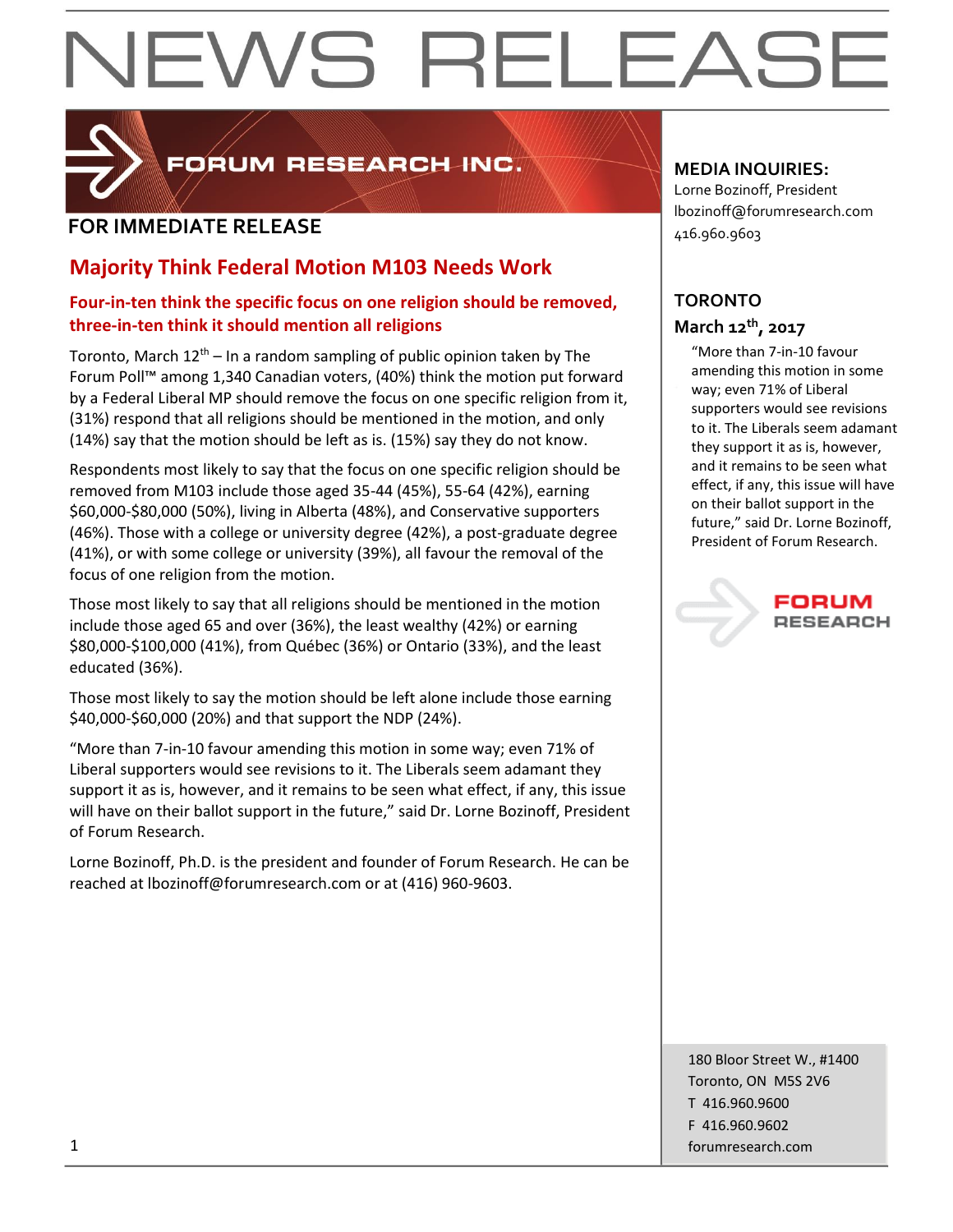# EWS RELEAS

## FORUM RESEARCH INC.

#### **Methodology**

The Forum Poll™ was conducted by Forum Research with the results based on an interactive voice response telephone survey of 1,340 randomly selected Canadian Voters. The poll was conducted on Feb 24-26 2017.

Results based on the total sample are considered accurate +/- 3%, 19 times out of 20. Subsample results will be less accurate. Margins of error for subsample (such as age, gender) results are available at [www.forumresearch.com/samplestim.asp](http://www.forumresearch.com/samplestim.asp)

Where appropriate, the data has been statistically weighted by age, region, and other variables to ensure that the sample reflects the actual population according to the latest Census data.

This research is not necessarily predictive of future outcomes, but rather, captures opinion at one point in time. Forum Research conducted this poll as a public service and to demonstrate our survey research capabilities. Forum houses its poll results in the Data Library of the Department of Political Science at the University of Toronto.

With offices across Canada and around the world, 100% Canadian-owned Forum Research is one of the country's leading survey research firms. This Forum Poll™and other polls may be found at Forum's poll archive at [www.forumresearch.com/polls.asp](http://www.forumresearch.com/polls.asp)

#### **MEDIA INQUIRIES:**

Lorne Bozinoff, President lbozinoff@forumresearch.com 416.960.9603

**TORONTO March 12th, 2017**



180 Bloor Street W., #1400 Toronto, ON M5S 2V6 T 416.960.9600 F 416.960.9602 2 forumresearch.com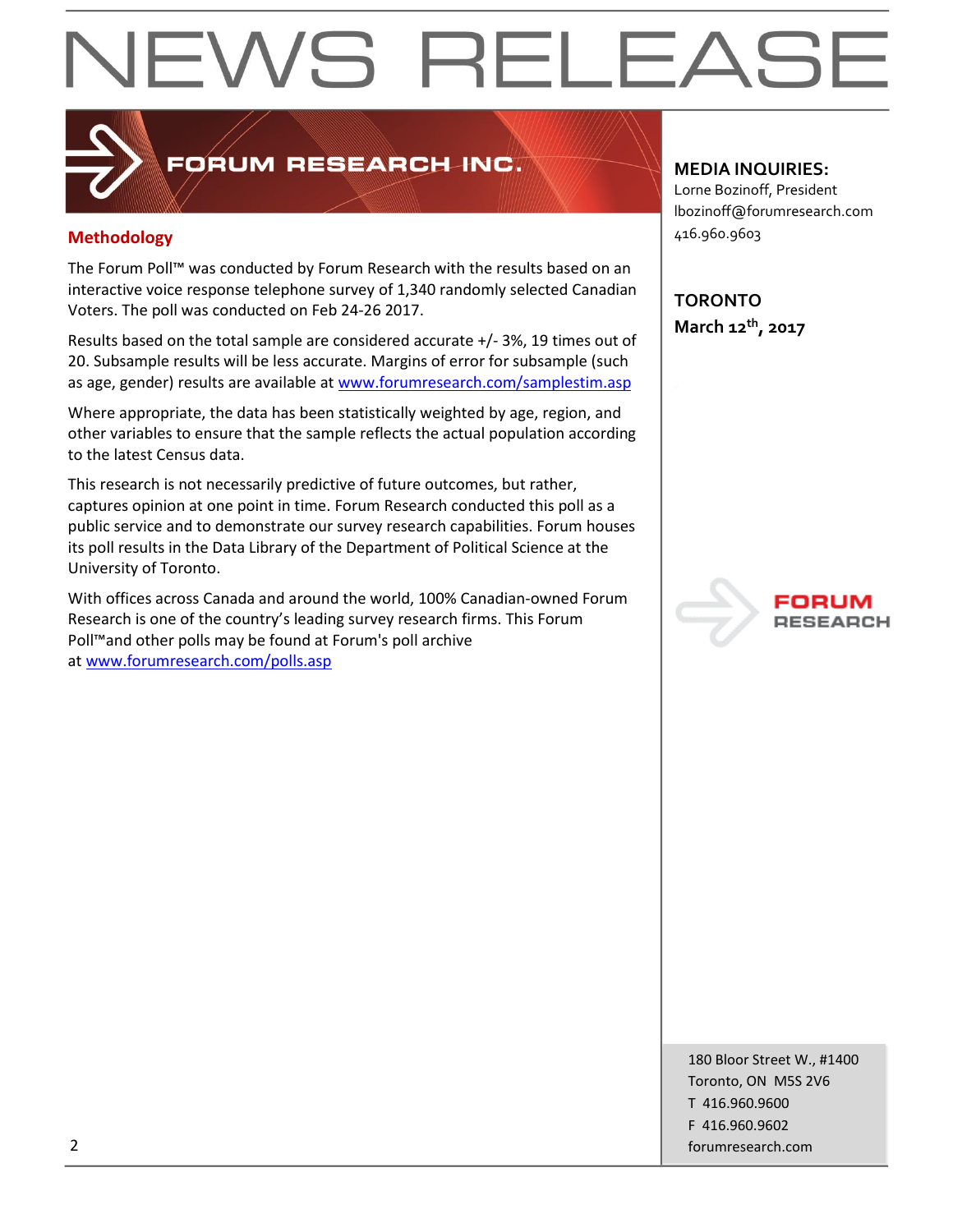## NEWS RELEASE

### FORUM RESEARCH INC.

#### *Motion M103*

*A Liberal MP is proposing a motion that condemns religious discrimination, but includes specific reference to hate against only one religion. For this motion, which approach do you think is best?*

#### *[All Respondents]*

#### *Age/Gender*

| ℅                                                             | <b>Total</b> | $18 -$<br>34 | $35 -$<br>44 | 45-<br>54 | $55 -$<br>64 | $65+$ | <b>Male</b> | Female |
|---------------------------------------------------------------|--------------|--------------|--------------|-----------|--------------|-------|-------------|--------|
| Sample                                                        | 1340         | 124          | 131          | 226       | 338          | 521   | 659         | 653    |
| Remove the focus on one specific<br>religion from the motion. | 40           | 39           | 45           | 40        | 42           | 33    | 40          | 39     |
| Leave the motion as is.                                       | 14           | 16           | 15           | 12        | 11           | 14    | 15          | 13     |
| Make sure all religions are<br>mentioned in the motion.       | 31           | 30           | 25           | 32        | 36           | 36    | 33          | 29     |
| Don't know                                                    | 15           | 16           | 15           | 16        | 12           | 17    | 12          | 18     |

#### *Income*

| ℅                                                                | <b>Total</b> | $<$ \$20 $K$ | $$20-$<br>\$40K | \$40-<br><b>\$60K</b> | \$60-<br><b>\$80K</b> | \$80-<br>\$100K | \$100-<br><b>\$250K</b> |
|------------------------------------------------------------------|--------------|--------------|-----------------|-----------------------|-----------------------|-----------------|-------------------------|
| Sample                                                           | 1340         | 143          | 266             | 182                   | 162                   | 114             | 180                     |
| Remove the focus on one<br>specific religion from the<br>motion. | 40           | 25           | 36              | 30                    | 50                    | 38              | 46                      |
| Leave the motion as is.                                          | 14           | 14           | 12              | 20                    | 7                     | 10              | 21                      |
| Make sure all religions are<br>mentioned in the motion.          | 31           | 42           | 32              | 35                    | 28                    | 41              | 24                      |
| Don't know                                                       | 15           | 19           | 20              | 15                    | 15                    | 11              | 9                       |

#### *Region*

| ℅                                                             | <b>Total</b> | Atl | Que | <b>ON</b> | Man/Sask | AB  | <b>BC</b> |
|---------------------------------------------------------------|--------------|-----|-----|-----------|----------|-----|-----------|
| Sample                                                        | 1340         | 93  | 330 | 521       | 89       | 131 | 176       |
| Remove the focus on one specific religion<br>from the motion. | 40           | 39  | 37  | 42        | 31       | 48  | 36        |
| Leave the motion as is.                                       | 14           | 10  | 11  | 12        | 20       | 22  | 17        |
| Make sure all religions are mentioned in<br>the motion.       | 31           | 29  | 36  | 33        | 24       | 20  | 31        |
| Don't know                                                    | 15           | 22  | 16  | 13        | 24       | 10  | 17        |

#### **MEDIA INQUIRIES:**

Lorne Bozinoff, President lbozinoff@forumresearch.com 416.960.9603

### **TORONTO March 12th, 2017**



180 Bloor Street W., #1400 Toronto, ON M5S 2V6 T 416.960.9600 F 416.960.9602 3 forumresearch.com